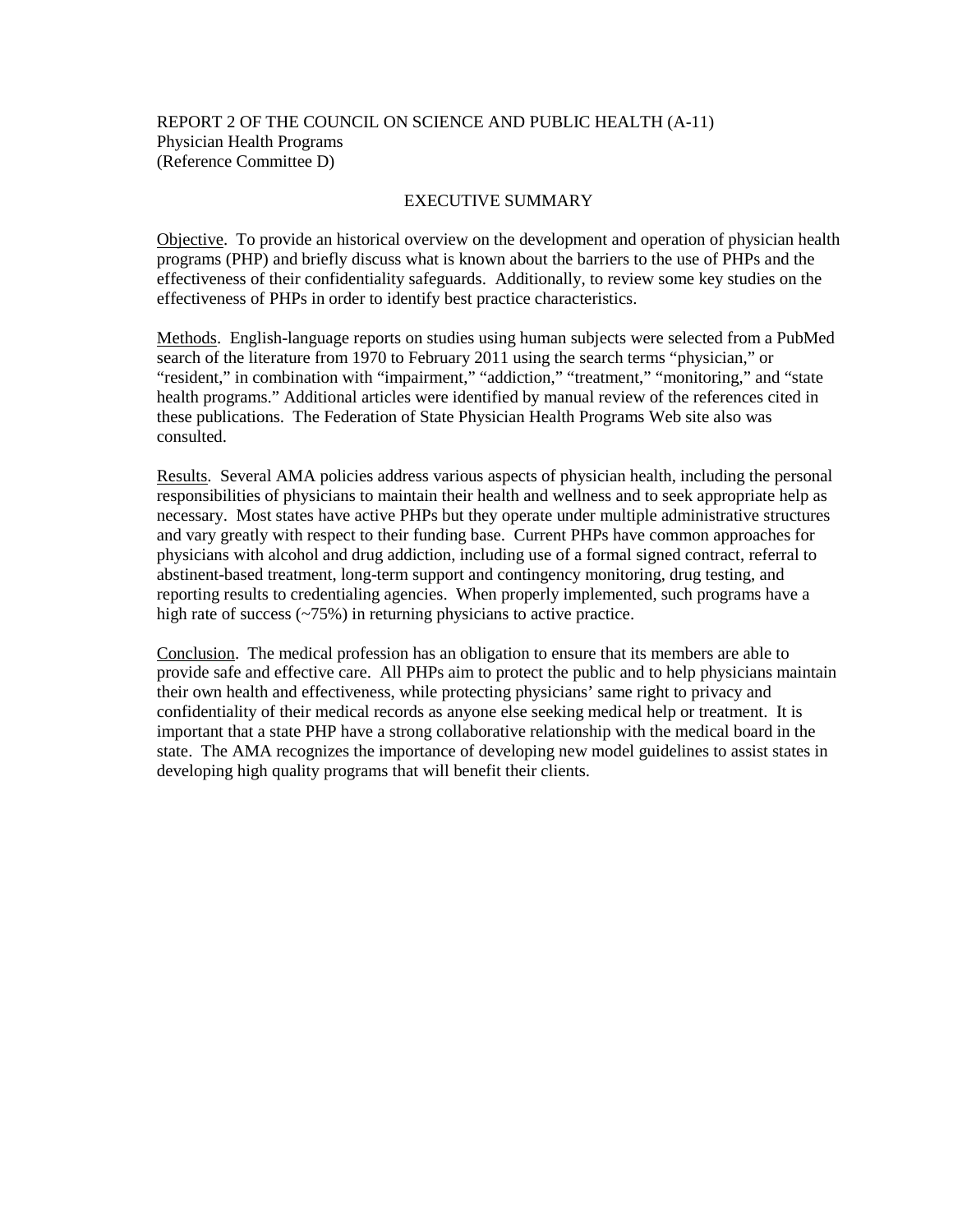## REPORT OF THE COUNCIL ON SCIENCE AND PUBLIC HEALTH

CSAPH Report 2-A-11

Subject: Physician Health Programs

Presented by: Albert J. Osbahr, III, MD, Chair

Referred to: Reference Committee D (Theodore Zanker, MD, Chair)

- INTRODUCTION
- 

 Policy D-405.990 "Model Physician Health Program Act" (AMA Policy Database) asks that our American Medical Association (AMA): (1) affirm the importance of the AMA Office of Physician Health and Health Care Disparities and the importance of promoting physician health; (2) work with the Federation of State Physician Health Programs (FSPHP) to study barriers to effective 7 utilization of state physician health programs (PHPs) and the effectiveness of their confidentiality<br>8 safeguards and stability of funding: (3) review and undate existing AMA policy on PHPs, as well 8 safeguards and stability of funding; (3) review and update existing AMA policy on PHPs, as well<br>9 as existing model legislation: (4) review the FSPHP Physician Health Program Guidelines to as existing model legislation; (4) review the FSPHP Physician Health Program Guidelines to determine their relevance to AMA policies and work to update and develop additional FSPHP guidelines in order to promote safe and effective utilization of PHPs; (5) work with the FSPHP to educate our members on the availability of state PHPs and services in order to better inform physicians and medical students about the purpose of PHPs and the relationship of such programs to licensing activities; and (6) clarify the confidentiality issues involved in communications between state PHPs and state medical licensing boards, including the applicability of 42 CFR 2 (Confidentiality of Alcohol and Drug Abuse Patient Records). Council on Science and Public Health Report 1-I-10 responded to this request. That report provided an historical overview on the development and operation of PHPs, noted relevant AMA policy, and briefly discussed what is known about the barriers to the use of PHPs and the effectiveness of their confidentiality safeguards. Additionally, some key studies demonstrating the effectiveness of PHPs were reviewed in an effort to identify best practice characteristics. Accordingly, the report was a summary review of some key issues affecting the operation of PHPs, with the ultimate goal of directing the AMA in conjunction with the FSPHP to develop contemporary guidelines that could serve as a template for developing and operating a PHP to best serve the needs of its clients. However, CSAPH Report 1-I-10 was referred back to the Council for further study. The referral was triggered by concern that the discussion of outcomes for physicians who entered into treatment agreements with a PHP focused only on physicians with alcohol or other chemical dependency and that Recommendation #3 endorsed the use of a 12-step program and certain other elements that are largely specific to individuals with addiction as essential features in the management of individuals enrolled in a PHP. 

- In an attempt to address these legitimate comments, Recommendation #4 of CSAPH 1-I-10 was
- amended by the reference committee to reflect the fact that physicians enter into PHPs for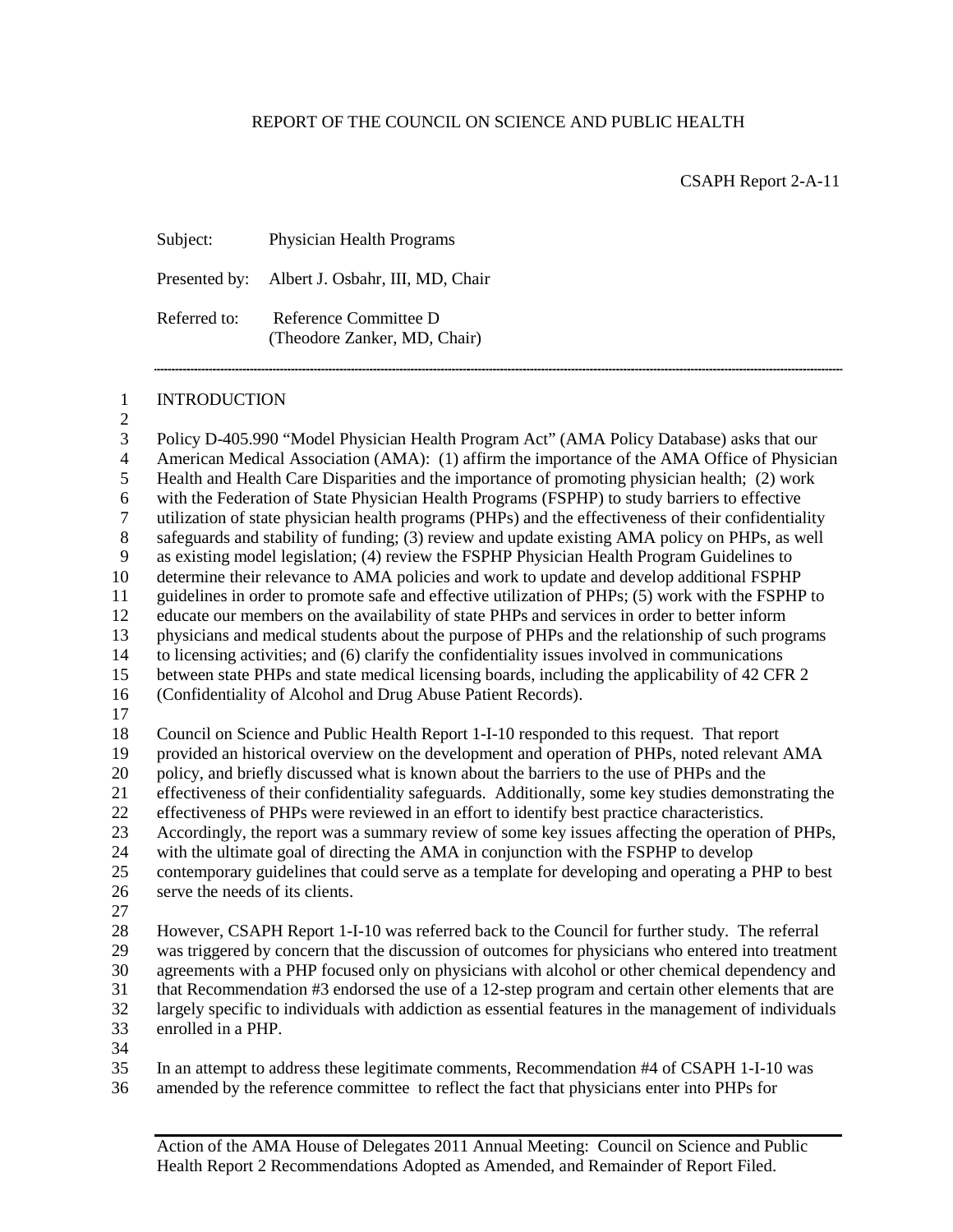assistance in managing various diseases and conditions, including certain cases where behavioral issues become sufficiently disruptive as to require treatment. Recommendation #3 also was 3 amended to reflect that, in the context of a PHP, treatment may be indicated to manage behaviors that have become disruptive to the point that patient care is impacted. that have become disruptive to the point that patient care is impacted. Introduction of the term "disruptive behavior" triggered significant criticism that this report was 7 opening the door to increasing the vulnerability of medical staff to disciplinary action (including<br>8 loss of privileges) if they were judged or classified as "disruptive physicians." Testimony loss of privileges) if they were judged or classified as "disruptive physicians." Testimony emphasized that could lead to somewhat arbitrary decision-making depending on the individual hospital's bylaws and operational procedures. *Disruptive Behavior* The Council wishes to emphasize that this report is confined to the construct and operation of PHPs and does not address interventions or disciplinary actions related to "disruptive behavior" or what constitutes a "disruptive physician" within medical staff settings. As noted in the following discussion, the AMA already has extensive policy and guidance on the latter topic. The Joint Commission Effective January 1, 2009, the new Joint Commission Standard (LD.03.01.01), Elements of Performance 4 and 5, require that hospitals have a code of conduct that defines acceptable, inappropriate, and disruptive behavior; and, that leaders create and implement a process for managing disruptive and inappropriate behaviors. The Joint Commission identified those disruptive behaviors that it believes undermine a culture of safety in a July 9, 2008 Sentinel Event Alert. In response to these actions by The Joint Commission, the AMA adopted Policy H-225.956, which calls for medical staffs to develop and implement their own code of conduct in the medical 28 staff bylaws, and that hospitals also have a code of conduct applicable to members of the board,<br>29 management, and all employees. management, and all employees. Organized Medical Staff Section Model Medical Staff Code of Conduct To assist medical staffs with implementation of a code of conduct in accordance with AMA Policy, and consistent with The Joint Commission Standard, the AMA Office of the General Counsel, with the assistance of external counsel and in collaboration with the AMA Organized Medical Staff Section, drafted a Model Medical Staff Code of Conduct in May 2010 for insertion in medical staff 37 bylaws.<sup>1</sup> This model code of conduct contains applicable definitions for "disruptive behavior," "sexual or other harassment," and "inappropriate behavior" within the medical staff environment. In particular: "Disruptive behavior" is characteristically a chronic or habitual pattern of behavior that creates a hostile environment, the effects of which have serious implications on the quality of patient care and patient safety. Disruptive behavior means any abusive conduct including sexual or other forms of harassment, or other forms of verbal or non-verbal conduct that harms or intimidates others to the extent that quality of care or patient safety could be compromised. Personal conduct whether verbal or physical, that affects or that potentially may affect patient care negatively constitutes disruptive behavior.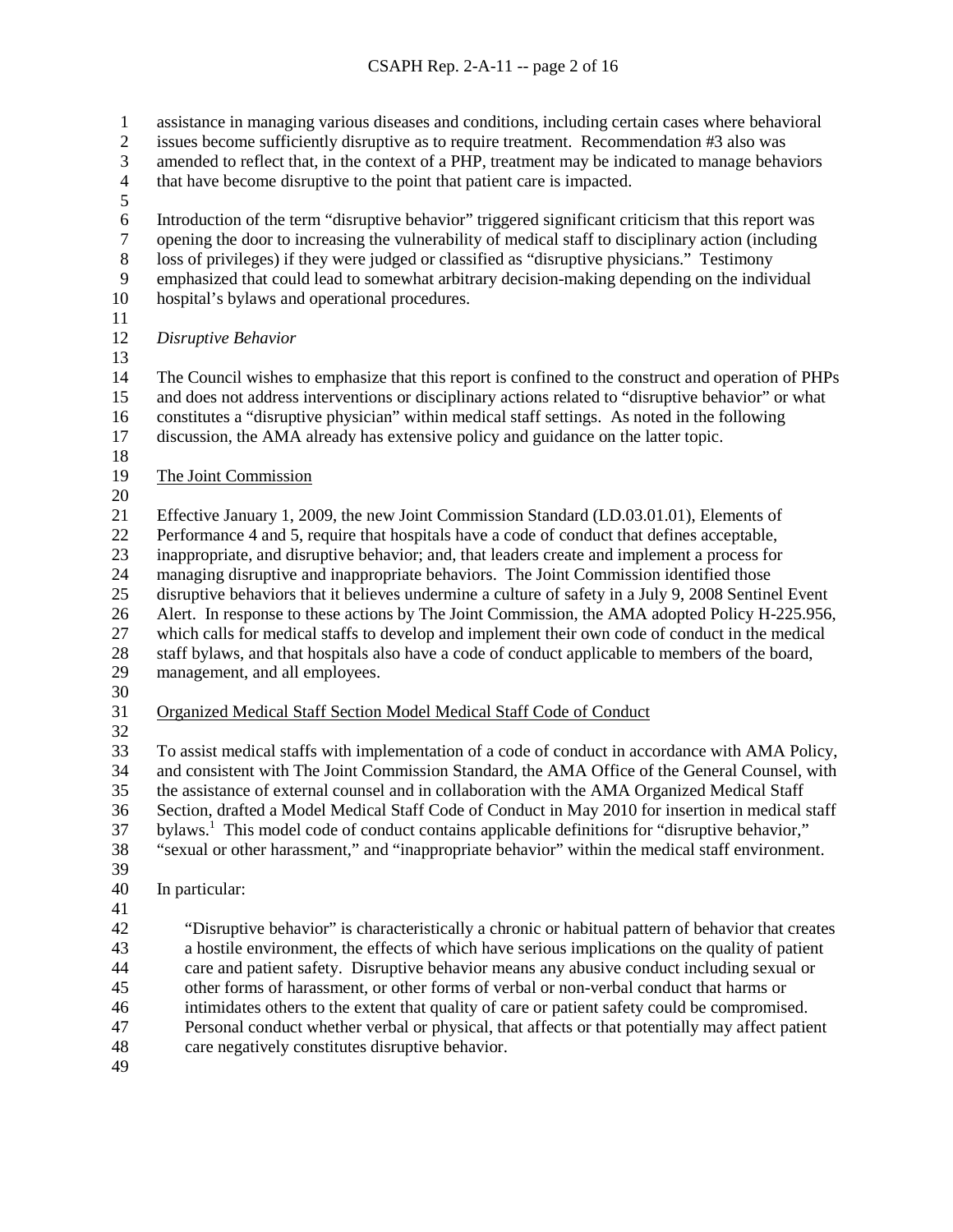- AMA Ethical Opinion
- 

 In addition, Ethical Opinion E-9.045 "Physicians with Disruptive Behavior" clearly articulates 4 what constitutes disruptive behavior, the need for bylaw provisions and policies for intervening in situations where a physician's behavior is identified as disruptive, and the elements that need to be situations where a physician's behavior is identified as disruptive, and the elements that need to be considered in developing policies that address physicians with disruptive behavior in the medical staff environment.

- 
- Physician Health Programs
- 

 PHPs also may have definitions or criteria of what constitutes behavior that disrupts clinical care of patients and is amendable to treatment and therefore acceptance into established PHP programs. 13 The FSPHP's Physician Health Program Guidelines define disruptive behavior (within the context of a PHP) as "behavior that disrupts the safe and effective delivery of healthcare by a medical of a PHP) as "behavior that disrupts the safe and effective delivery of healthcare by a medical team. A physician's problematic behavior often reflects significant emotional distress, reactions to 16 negative environmental factors or both. $^{32}$ 

 The Guidelines further note that "the rehabilitation of physicians with potentially impairing health 19 conditions is the primary function of PHPs."<sup>2</sup> PHPs have mechanisms in place to accept and follow-up on reports of physicians with potentially impairing health conditions. PHPs accept self-referral and referral from others concerned about a physician's well-being, at which point an

assessment of the validity/eligibility of a referral is performed. This report focuses on the current

- status of such programs.
- 

## METHODS

 English-language reports on studies using human subjects were selected from a PubMed search of 28 the literature from 1970 to February 2011 using the search terms "physician," or "resident," in<br>29 combination with "impair\*," "addiction," "treatment," "monitoring," and "state health program combination with "impair\*," "addiction," "treatment," "monitoring," and "state health programs." Additional articles were identified by manual review of the references cited in these publications. The FSPHP Web site also was consulted.

# HISTORICAL DEVELOPMENT OF PHYSICIAN HEALTH PROGRAMS

 Formal efforts to deal with physician illness and/or impairment originated more than 50 years ago when the Federation of State Medical Boards (FSMB) identified drug addiction and alcoholism among physicians as disciplinary problems. Before the 1970s, physicians were presumed to be in charge of their own health, as well as others, and largely invulnerable. In 1973, the AMA's Council on Mental Health published a landmark report entitled, "The Sick Physician: Impairment 40 by Psychiatric Disorders, including Alcoholism and Drug Dependence."<sup>3</sup> This report argued that physicians also were susceptible to chronic illnesses, such as heart disease, depression, and addiction, but in different ways than the general population, and that physicians needed to do a better job of helping their colleagues who were ill. Barriers included failure to recognize illness, a lack of knowledge and competence about how to best intervene and help ill physicians, and a prevailing "conspiracy of silence" among practitioners.

In response, the AMA subsequently convened physician health conferences in 1975 and 1977, with

- the purpose of promoting the health and appropriate treatment of physicians. Many reports
- published in the late 1970s increased awareness about physicians afflicted with addiction and/or
- mental illness. Within 10 years of the Council report, all but 3 of 54 medical societies in the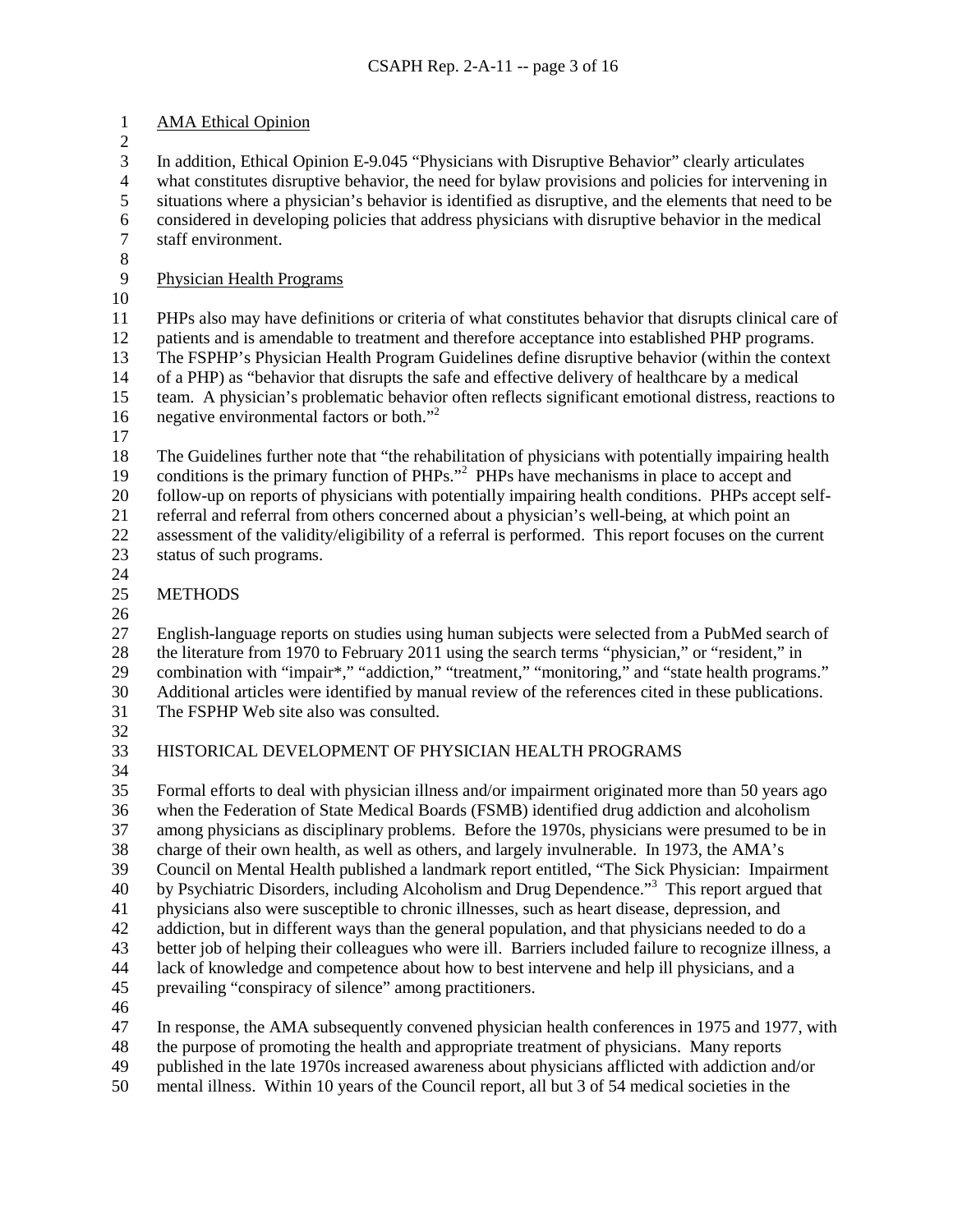United States had authorized or implemented PHPs. Additionally, in 1985 the AMA developed 2 model state legislation addressing PHPs.<sup>4</sup> 3<br>4 4 The FSPHP, founded in 1990, evolved from initiatives taken by the AMA and individual state<br>5 PHPs. A resolution adopted by the FSMB in April 1995 called for the development of a model PHPs. A resolution adopted by the FSMB in April 1995 called for the development of a model program of probation and rehabilitation that could be adopted by individual state boards. The 7 resolution also recommended that committees and programs be developed to address these issues,<br>8 and that statutory provisions should enable treatment rather than disciplinary action for the sick and that statutory provisions should enable treatment rather than disciplinary action for the sick physician. Concerns were expressed that PHP practices were driven primarily by precedent and not evidence. In 1996, a national PHP conference was convened in Colorado with representation from the 13 FSPHP, AMA, American Psychiatric Association, American Academy of Addiction Psychiatry,<br>14 American Society of Addiction Medicine, and the FSMB. An outcome of this conference was the American Society of Addiction Medicine, and the FSMB. An outcome of this conference was the creation of a national database health screening questionnaire adopted by many PHPs. Individual PHPs began researching the characteristics of their respective databases. Aggregate data from multiple PHPs also were evaluated helping to shape clinical policies and procedures in the field. Individual states have developed programs that operate within the parameters of state regulation and legislation and provide many different levels of service to physicians in need.  $\frac{20}{21}$  In 2001, The Joint Commission issued a standard to require a process for addressing physician health and broadened the standard to include other practitioners in 2004. These standards reinforced the mission of state PHPs to provide assessment and monitoring services for physicians with potentially impairing illnesses. 26 In 2008, the AMA released the following statement with respect to physician health programs:<sup>5</sup> 28 The AMA supports state health programs that provide medical treatment and monitoring for<br>29 hysicians with substance abuse or other health concerns. Patient safety is paramount, and physicians with substance abuse or other health concerns. Patient safety is paramount, and well-run state health programs with proper treatment and monitoring for physicians are essential to ensure the safety and protection of patients. As patients, physicians are entitled to the same right to privacy and confidentiality of personal medical information as any other patient. AMA POLICIES ADDRESSING PHYSICIAN HEALTH Several current policies address various aspects of physician health (Appendix I). Policy H- 275.964 encourages states to develop effectively functioning PHPs. Physicians with major depression who seek treatment should have their status evaluated based on professional performance, and not merely routinely challenged (Policy D-275.974). Policy H-295.979 notes that medical school curricula should address the prevention of substance misuse, and urges medical schools, hospitals with graduate medical education programs, and state and county medical societies to initiate active liaison with local impaired physician committees. Policy H-275.998 outlines the responsibilities of the medical profession, individual physician, hospital review committees, state government, and state licensing boards with respect to physician competence. Physicians have an ethical obligation to report impaired, incompetent, and unethical colleagues and should be familiar with the reporting requirements of their own state (Policy H-275.952). Finally, Policy E-9.0305 outlines the personal responsibilities of physicians to maintain their health

- and wellness and to seek appropriate help as necessary, including the fact that every physician
- should have a personal physician whose objectivity is not compromised. Physicians whose health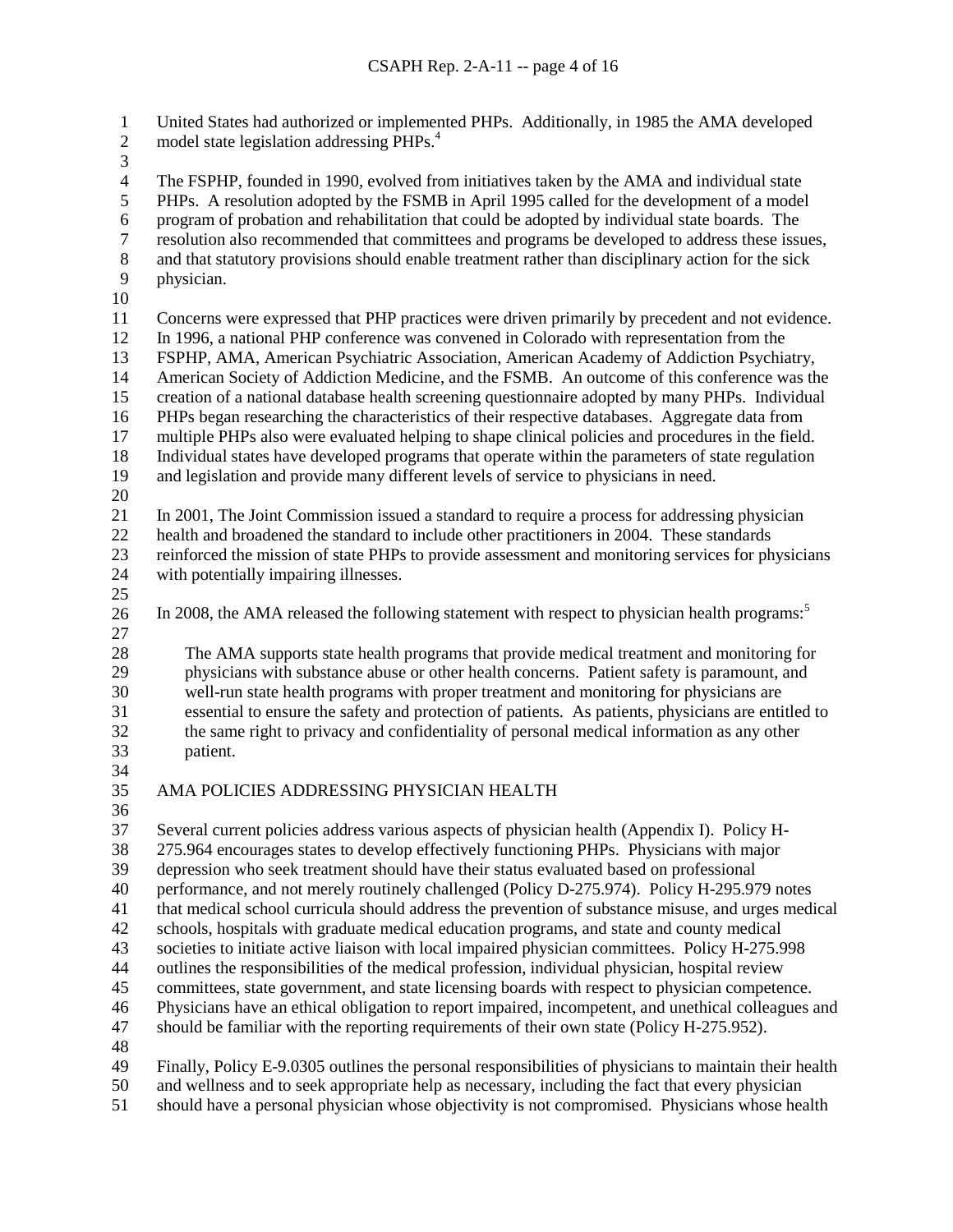or wellness is compromised should take measures to mitigate the problem. Overall, the medical profession has an obligation to ensure that its members are able to provide safe and effective care. 3 This obligation is discharged by: (1) promoting health and wellness among physicians; (2) supporting peers in identifying physicians in need of help; (3) intervening promptly when the 4 supporting peers in identifying physicians in need of help; (3) intervening promptly when the health or wellness of a colleague appears to have become compromised, including the offer of health or wellness of a colleague appears to have become compromised, including the offer of encouragement, coverage, or referral to a physician health program; (4) establishing physician 7 health programs that provide a supportive environment to maintain and restore health and wellness;<br>8 (5) establishing mechanisms to assure that impaired physicians promptly cease practice: (6)  $(5)$  establishing mechanisms to assure that impaired physicians promptly cease practice;  $(6)$  assisting recovered colleagues when they resume patient care; and (7) reporting impaired physicians who continue to practice, despite reasonable offers of assistance, to appropriate bodies as required by law and/or ethical obligations. FEDERATION OF STATE PHYSICIAN HEALTH PROGRAMS, INC. The FSPHP is a nonprofit corporation whose purpose is to provide a forum for education and exchange of information among state programs; to develop common objectives and goals; to develop standards; to enhance awareness of issues related to physician health and impairment; to provide advocacy for physicians and their health issues at local, state, and national levels; and to 19 assist state programs in their quest to protect the public.<sup>6</sup> *Goals of the FSPHP* The goals of the FSPHP are to: (1) promote early identification, treatment, documentation, and monitoring of ongoing recovery of physicians prior to the illness impacting the care rendered to patients; (2) achieve national and international recognition as a supporter of state PHPs; (3) promote the best medical care possible for all patients; (4) pursue consistent standards, language,

 and definitions among state PHPs; and (5) maintain an organizational structure that will help achieve its vision and mission.

*FSPHP Physician Health Program Guidelines*

 The FSPHP Physician Health Program Guidelines were published in 2004 and further developed 33 and re-released in 2005.<sup>2</sup> The Guidelines currently include three main sections: general guidelines, substance use disorders, and management of other psychiatric disorders, with appendices for evaluations and treatment programs. The Guidelines note that PHPs "promote physician wellness and the treatment of substance use disorders and other addictions, mental and behavioral disorders, and physical illness." The Guidelines are intended solely for use by PHPs for program development and enhancement. These Guidelines reflect the consensus of existing PHPs, are evolutionary in nature, and are intended to be modified based upon future research and experience. The Guidelines may not encompass all administrative structures and program options available to PHPs, and implementation may be impacted by applicable state legal, contractual, or regulatory requirements. Consequently, the ability of any given state PHP to implement all Guideline components may be limited. Individual PHPs can modify the Guidelines, and such modifications are appropriate when based upon sound clinical judgment and/or regional or local legal considerations or systems issues. A glossary of relevant definitions and/or concepts is found in Appendix II.

# CURRENT PHYSICIAN HEALTH PROGRAMS

The following discussion details the structure and mission of state PHPs and provides perspective

on the challenges of appropriately revising the Model Act.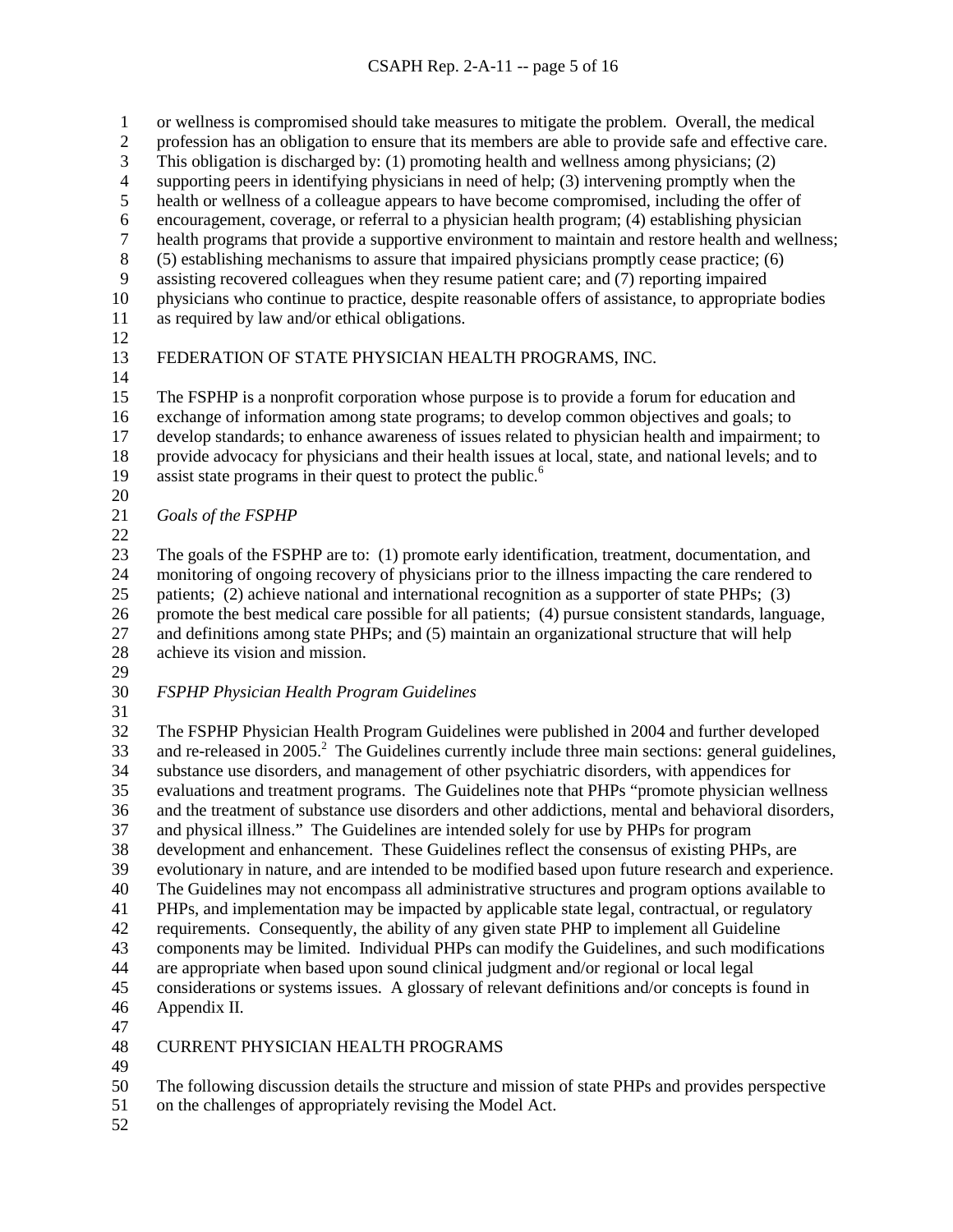*Administrative Structures*

6<br>7

 Currently, multiple administrative structures exist across the country under which PHPs operate. 4 These structures are not mutually exclusive and programs frequently meet criteria for several<br>5 categories. The different types of state programs currently in existence include the following: categories. The different types of state programs currently in existence include the following:

- <sup>7</sup> Independent Not-for-Profit Corporation Programs These operate under contract or formal agreement of understanding with a medical society and/or medical board. The independent agreement of understanding with a medical society and/or medical board. The independent corporation may contract for services with multiple licensing authorities and serve multiple
- professions within the state. Approximately 40% of PHPs operate under this structure.
- 
- 
- Medical Society Affiliated or Sponsored Programs These operate under contract or formal agreement with a medical society and are operated by the society. Approximately 50% of PHPs operate under this structure.
- 
- Medical Board Authorized or Medical Board Managed Programs These operate under contract or formal agreement with the medical board, and may be operated with either 18 independent clinical, or full board clinical oversight. Approximately 10% of PHPs operate under this structure. under this structure.
- 

 The various structures of PHPs makes it very difficult, if not impossible, to write model legislation that would apply equally to all states. Instead, a Model Act should identify common concepts and operational precepts, and seek to codify these concepts as noted below. Additionally, not all states have language in their Medical Practice Acts addressing physician health, nor would all endorse the introduction of such language.

*Current Status of State Physician Health Programs*

 $\frac{28}{29}$ 

 Almost all states have PHPs. The remaining states are in the process of passing legislation to establish such programs. Information on each state's PHP, including contact information, administrative structure, services offered, and funding sources can be found on the FSPHP 32 Web site [\(http://www.fsphp.org/State\\_Programs.html\)](http://www.fsphp.org/State_Programs.html). Existing programs vary greatly in their funding base, other support, and structure as noted above. The average annual operating budget of 34 PHPs is more than a half-million dollars, but ranges from just over \$20,000 to \$1.5 million.<sup>2</sup> Funding is derived in part from licensing boards, participant fees, state medical associations, hospitals, and insurance companies. Drug testing costs are covered by the participants.

*Concepts Common to Physician Health Programs*

 All PHPs aim to protect the public and to help physicians maximize their own health and effectiveness. The fundamental nature of PHPs is that they protect the public by encouraging physicians to seek treatment for potentially impairing illness prior to the illness impacting patient care. In order to maximize the chance that physicians will seek treatment early in the course of an illness, they need assurance that their confidentiality will be protected and that their decision to seek help will not, in and of itself, be used against them. Inherent in this principle is the distinction between illness and impairment. The former is a condition that is almost universal to human existence at some point; the latter refers to being "unable to practice medicine with reasonable skill and safety to patients because of physical or mental illness" as defined by the AMA Policy H- 95.955. These conditions can overlap at times, but are not synonymous.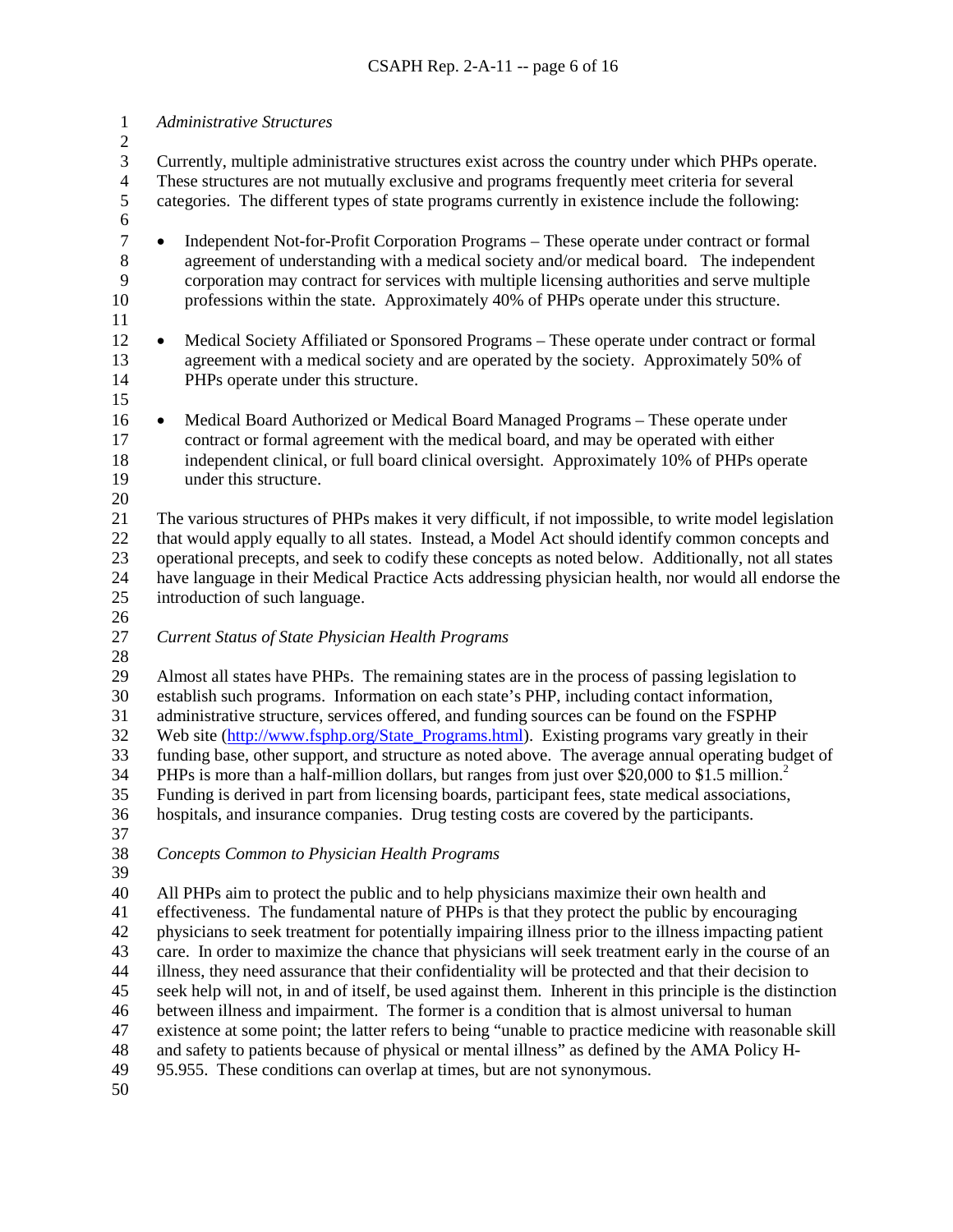*Effectiveness of Physician Health Programs*

3 Rates of "successful completion, markers of program failures, suicides and substance-related<br>4 deaths, loss of licensure or leaving medical practice for impairment related reasons, and lengtl 4 deaths, loss of licensure or leaving medical practice for impairment related reasons, and length of participant retention may be used to evaluate program effectiveness."<sup>6</sup> These data are largely participant retention may be used to evaluate program effectiveness."<sup>6</sup> These data are largely within the domain of each PHP.

 $\begin{array}{c} 7 \\ 8 \end{array}$ Most of the published literature has focused on physicians with addiction. Reports from treatment programs on studies conducted in the 1980s and 1990s indicate that approximately 70% of health 10 care professionals successfully return to practice after treatment in a PHP.<sup>7-15</sup> A retrospective analysis of 292 health care professional physicians enrolled in the Washington Physicians Health Program from January 1991 through December 2001 found that 75% of individuals successfully 13 completed the program without relapse. In those who suffered relapses, the risk was increased in<br>14 individuals who used an opioid, had a co-existing psychiatric illness, or positive family history for individuals who used an opioid, had a co-existing psychiatric illness, or positive family history for 15 substance use disorder.<sup>16</sup>

 Even better results were reported by the Medical Society of the District of Columbia's Physicians Health Program where approximately 90% of physicians successfully completed their 5-year 19 contracts.<sup>17</sup> These contracts mandated random urine drug testing monitored by a member of the PHP, participation in a 12-step program, and continuing aftercare under the supervision of an addiction medicine specialist. A similar success rate has been associated with the program in

- 22 Missouri.<sup>18</sup>
- 

 A national survey of all active physician health programs further examined their nature of 25 treatment, support, and monitoring systems.<sup>7</sup> Responding PHPs had common goals (thorough assessment and evaluation, use of a formal signed contract, referral to abstinence-based treatment, long-term support and contingency monitoring, drug testing, and reporting results to credentialing 28 agencies). More than half of PHPs were independent, nonprofit foundations, one-third were<br>29 associated with the state medical association, and 13% were components of the state medical associated with the state medical association, and 13% were components of the state medical board.

 In a second phase of this national survey, a sample of 904 physicians consecutively admitted to 16 states' PHPs was studied for five years or longer to characterize the outcomes of care and to also explore the elements of these programs that could possibly improve the care of other addicted populations.<sup>19</sup> As noted above, these programs were abstinence-based, requiring physicians to abstain from any use of alcohol or other drugs of abuse as assessed by frequent random testing (i.e., urine, blood, and/or hair). The main outcome measures were completion of the program, continued alcohol and drug use determined by urine tests, and occupational status at five years.

 Eighty-one percent of participants completed five years without a relapse episode. Of the 19% who did relapse, more than 75% had no evidence of a second relapse. At last contact, 72% of this

 physician sample was licensed without restrictions and actively practicing medicine. Based on a deconstruction of the programs and identifying the essential ingredients to long-term recovery

44 maintenance, the following elements comprise a model PHP:<sup>19</sup>

• contingency management that included both positive and negative consequences;

- random drug testing;
- linkage with 12-step (or similar) programs and with the abstinence standard espoused by these programs;
- management of relapses by intensified treatment and monitoring;
- use of a continuing care approach; and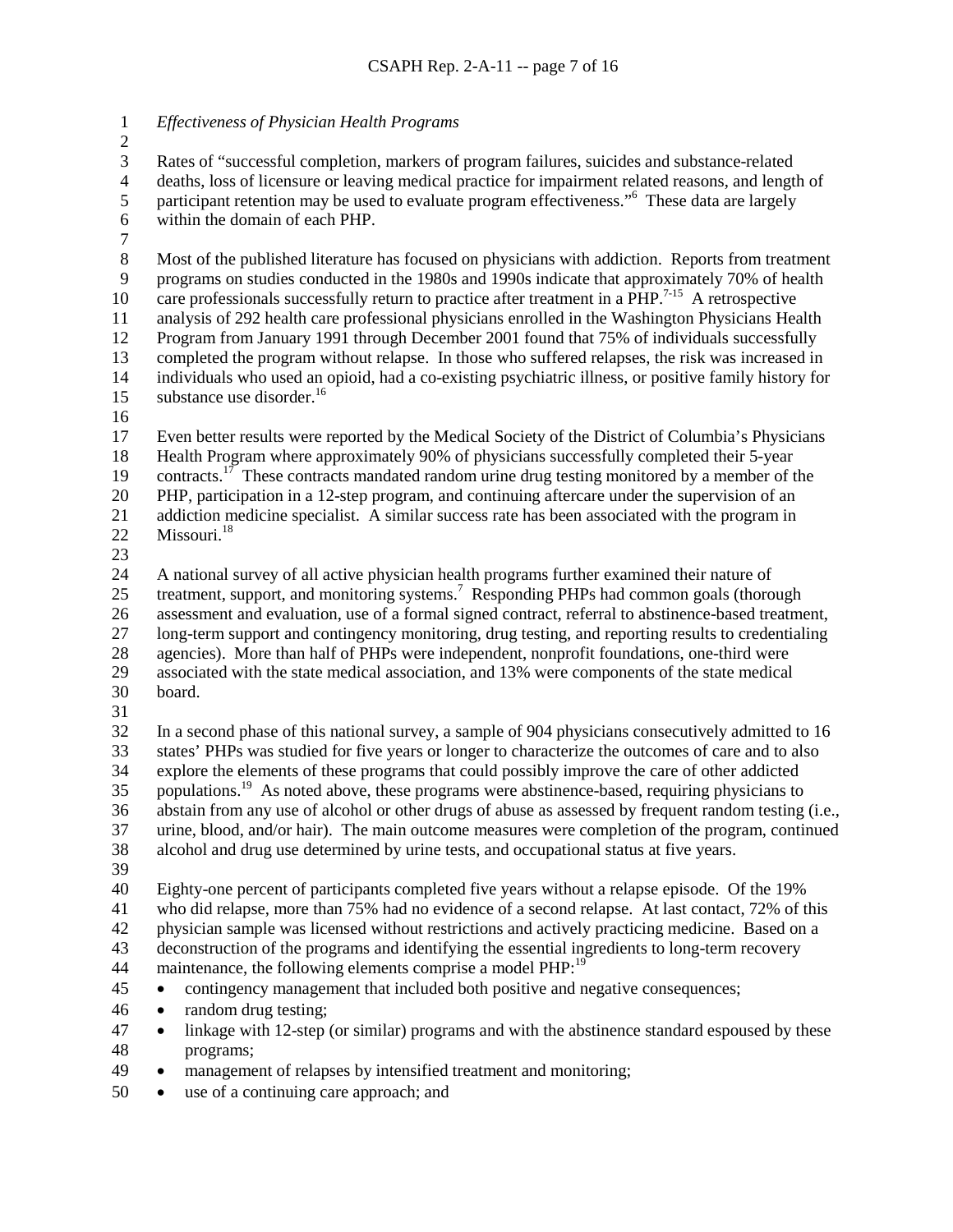1 • a focus on lifelong recovery. Recently, a subset of physicians (85% male) who were referred to a state PHP for substance use related programs completed an anonymous online survey regarding their experiences in the program. Seventy-eight percent of program completers had a 5-year contract, with 100% including random drug testing. In addition, 85% continued participation in 12-step programs after the 7 required monitoring period and 93% indicated they would recommend it to others.<sup>20</sup> Such 8 programs also are beneficial to resident physicians.<sup>21,22</sup> The published literature on outcomes for physicians who enter PHPs with other mental or behavioral disorders is sparse. One retrospective analysis of physicians being managed for recurrent major depression or bipolar disorder found that more than one-third of program 13 participants had a recurrence of symptoms requiring work stoppage within 24 months.<sup>23</sup> *Other Important Elements for Physician Health Programs* Regular meetings of the physician administrators of PHPs are important. Such meetings create a unique physician leadership community that ensures both a high level of collaboration and also a spirited competition to improve the care of their physician patients. Treatment programs and other service providers are chosen by the physician leaders for excellence of their care and services so that the PHPs can communicate with each other about best practices. PHPs have continued to actively innovate as they seek to improve their performance. Innovations associated with the experimental use of hair and oral fluids testing; use of urine ethyl glucuronide testing; the presence of physician leaders who were in recovery; and treatment/monitoring that is state-of-the-art, prolonged, and intensive also are important. ADEQUACY OF PRIVACY AND CONFIDENTIALITY SAFEGUARDS IN PHYSICIAN HEALTH PROGRAMS In order to encourage physicians to seek treatment in the course of an illness, they need assurance that their confidentiality will be protected and that their decision to seek help will not, in and of itself, be used against them. Physicians should expect the same protection of their medical records as anyone else seeking medical help or treatment. Peer review protections at the state level are essential for the efficacy of a PHP's operation. The ability to seek confidential help early in the course of any illness will facilitate physician well-being and patient protection. The confidentiality of alcohol and drug abuse client records maintained by a PHP must be protected by federal laws 37 and regulations, including 42 CFR, Part  $2^{24}$  Generally, PHPs may not disclose that a physician is a PHP participant nor disclose any information identifying a physician as having a substance use disorder unless the: • client consents in writing;

- disclosure is required by a court order;
- disclosure is made to medical personnel in a medical emergency; or
- client demonstrates overt dangerousness to self or others as being suicidal or homicidal.
- 
- CONCLUSION
- 

One critical component of a state PHP is to provide services for all health-related conditions that

- could affect a physician's ability to practice with reasonable skill and safety, as opposed to
- focusing only on substance use disorders. To that end, state PHPs also should promote programs
- for health, wellness, and early detection of at-risk behavior, including stress and burnout. Referrals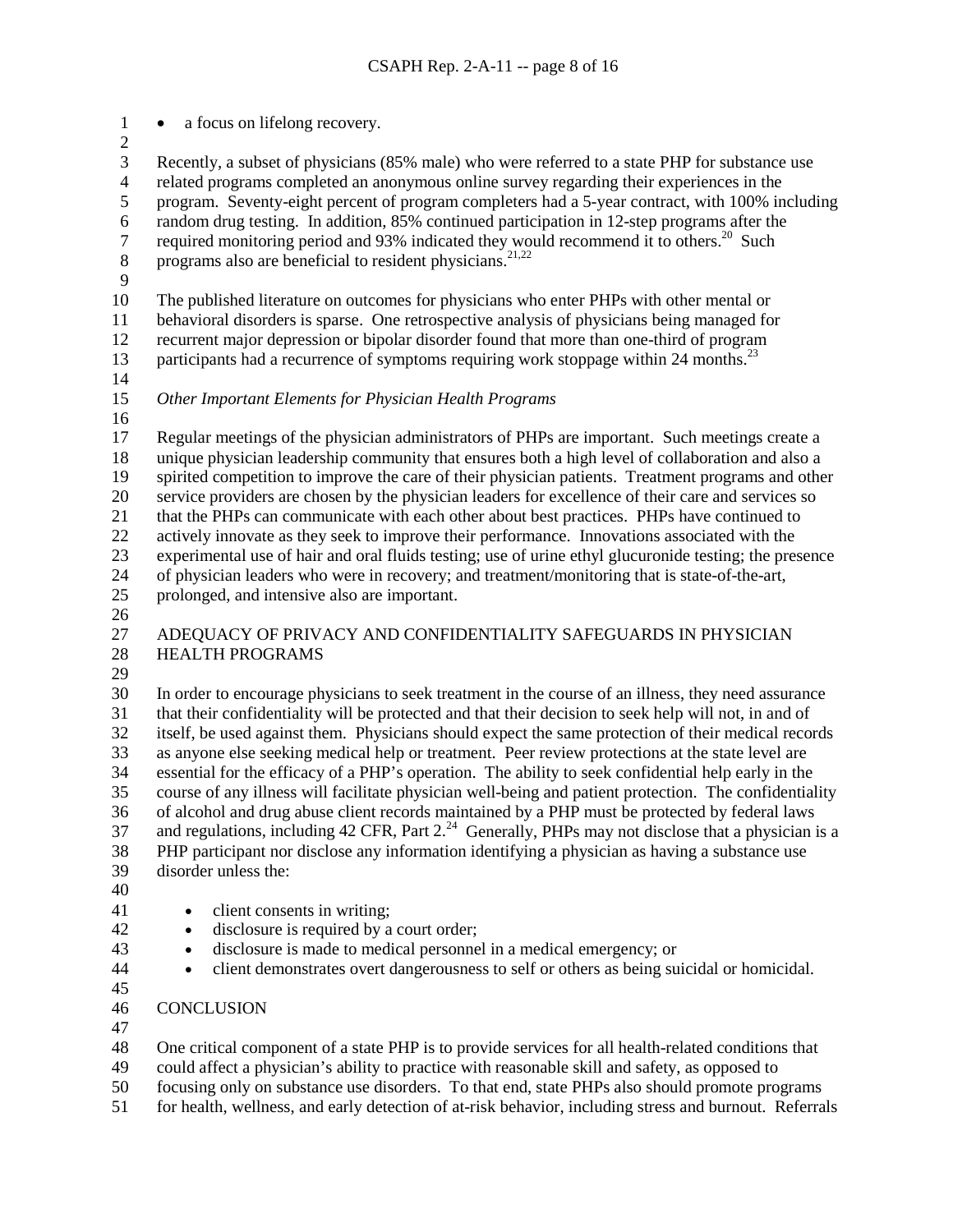to PHPs will be confidential as long as the physician is compliant with all PHP recommendations,

- including a monitoring agreement (if indicated) and the physician does not constitute a danger to the public.
- $\frac{4}{5}$

 Reporting requirements for state PHPs include, but are not limited to, non-compliance with a 6 monitoring agreement, evidence of risk to patient safety, or evidence of repeated relapse. State<br>
The PHPs should have a clear and transparent understanding with licensure agencies and other 7 PHPs should have a clear and transparent understanding with licensure agencies and other<br>8 stakeholders as to reporting requirements and procedures. Separate from state PHPs, health stakeholders as to reporting requirements and procedures. Separate from state PHPs, healthcare practitioners and others may also have statutory or other direct reporting requirements to licensure agencies. In addition, state PHPs should have immunity from criminal or civil liability for good faith operation. State peer review statutes may provide such immunity. 13 Adequate funding is essential to ensure that the PHP is able to conduct assessments in a timely<br>14 manner, address emergencies involving participants, and maintain sufficient staffing to ensure t manner, address emergencies involving participants, and maintain sufficient staffing to ensure that monitoring standards are met to ensure public safety. Underfunding of a monitoring program presents an invitation for events to occur that will increase the chances of participants becoming impaired and actively endangering patients. 

 State PHPs also must be able to conduct assessments using their own employees, by referral to 20 outside consultants, or a combination of the two. With respect to referral for treatment, state PHPs<br>21 generally do not provide direct treatment, but refer participants to outpatient and residential generally do not provide direct treatment, but refer participants to outpatient and residential treatment resources. Monitoring is a core function of a state PHP, and is the primary means to support participants' abstinence and recovery and to assist the state medical board in the shared

mission of protecting the public. The FSPHP Guidelines address all of these issues.

 Finally, it is crucial that a state physician health program have a strong collaborative relationship with the medical board in that state, based on mutual respect and trust, as well as healthy channels of communication. This relationship gives the physician health program the leverage necessary to encourage participants to get early treatment for potentially impairing illnesses and gives the medical board ongoing assurance that they are supported in protecting the public. There will often be some tension in this relationship. This is not necessarily a problem, but rather a reflection of the different approaches of the PHP and the medical board to the common goal of protecting the public. 

- COMMENT
- 

 With the background and overview of state-based PHPs encompassed in this report, the Council wishes to emphasize that the eventual work product on this topic is now contained in Recommendation #3. Adoption of this report will allow this important work to go forward.

## RECOMMENDATIONS

 The Council on Science and Public Health recommends that the following statements be adopted and the remainder of the report be filed.

- 
- 1. That our American Medical Association (AMA) affirm the importance of physician health and the need for ongoing education of all physicians and medical students regarding physician health and wellness. (Directive to Take Action)
- 2. That our AMA continue to collaborate with relevant organizations on activities that address physician health and wellness. (Directive to Take Action)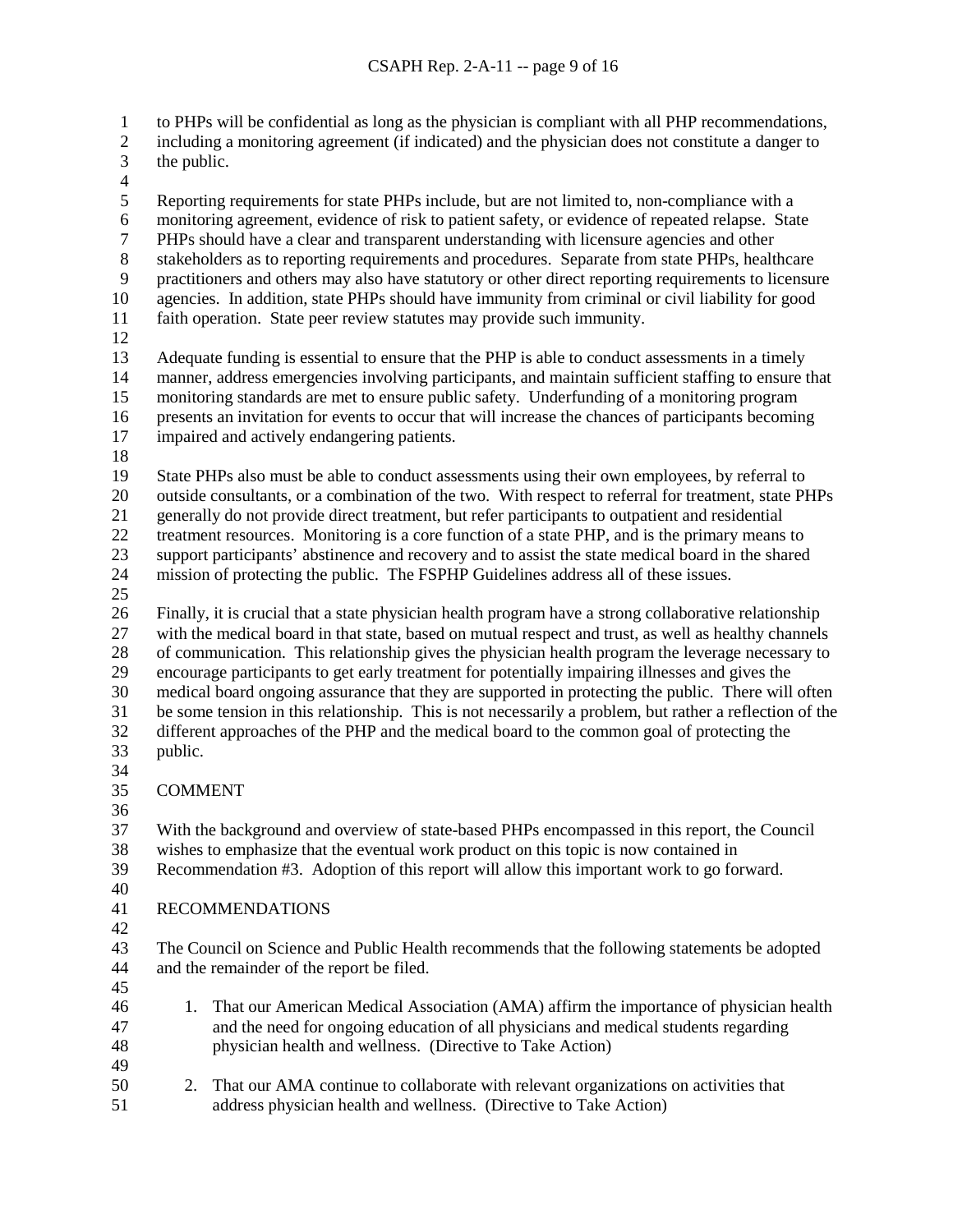|    | 3. | That our AMA, in conjunction with the Federation of State Physician Health Programs,       |
|----|----|--------------------------------------------------------------------------------------------|
| 2  |    | develop state legislative guidelines addressing the design and implementation of physician |
| 3  |    | health programs. (Directive to Take Action)                                                |
| 4  |    |                                                                                            |
| 5  | 4. | That Policy D-405.990 be amended by deletion to read as follows: "Model Physician          |
| 6  |    | Health Program Act, Educating Physicians About Physician Health Programs"                  |
| 7  |    | 1. Our AMA affirms the importance of the AMA Office of Physician Health and                |
| 8  |    | Health Care Disparities and the importance of the promotion of physician health in the     |
| 9  |    | AMA strategic plan. 2. Our AMA will work with the Federation of State Physician Health     |
| 10 |    | Programs (FSPHP) to study barriers to effective utilization of state physician health      |
| 11 |    | programs (PHPs) and the effectiveness of their confidentiality safeguards and funding      |
| 12 |    | mechanisms, and report back at the 2010 Annual Meeting. 3. Our AMA will review and         |
| 13 |    | update existing policy regarding physician health programs, including Policy H-275.964     |
| 14 |    | "Impaired Physicians Practice Act" and model legislation that would promote safe and       |
| 15 |    | effective utilization of physician health programs. 4. Our AMA Office of Physician         |
| 16 |    | Health and Physician Health Program Guidelines to determine relevance to any existing or   |
| 17 |    | future AMA policies and work together to update and develop further FSPHP guidelines in    |
| 18 |    | order to promote safe and effective utilization of PHPs. 5. Our AMA Office of Physician    |
| 19 |    | Health and Health Care Disparities will work closely with the FSPHP to educate our         |
| 20 |    | members as to the availability of state physician health programs and services to continue |
| 21 |    | to create opportunities to help ensure physicians and medical students are fully           |
| 22 |    | knowledgeable about the purpose of physician health programs and the relationship that     |
| 23 |    | exists between the physician health program and the licensing authority in their state or  |
| 24 |    | territory. 6. Our AMA will clarify the confidentiality issues involved in communications   |
| 25 |    | between State Physician Health Programs and state medical licensing boards, including the  |
| 26 |    | applicability of 42 CFR 2 (Confidentiality of Alcohol and Drug Abuse Patient Records).     |
| 27 |    | (Res 402, A-09) (Modify AMA Policy)                                                        |
| 28 |    |                                                                                            |

Fiscal Note: \$10,836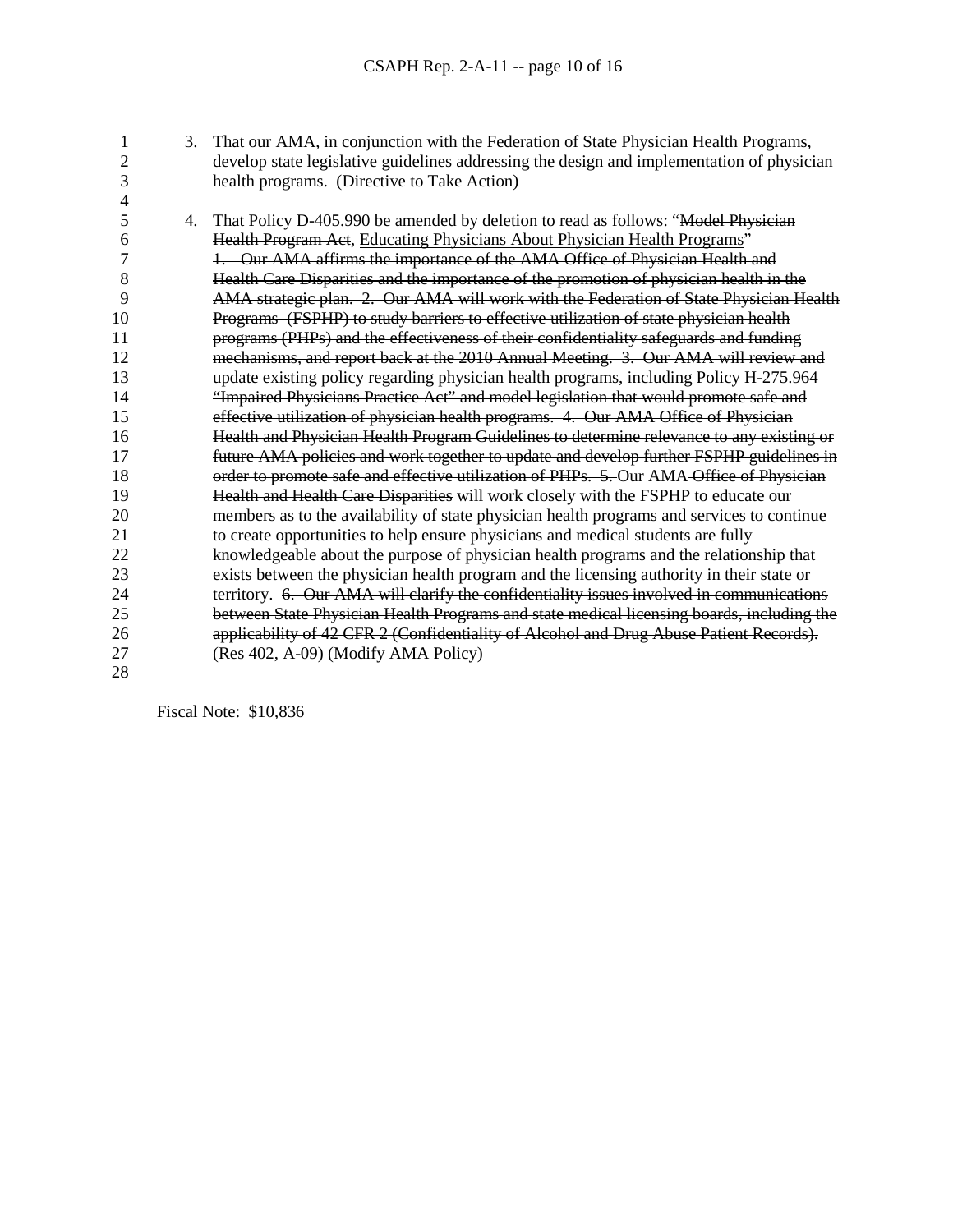## **REFERENCES**

- 1. Model Medical Staff Code of Conduct. [http://www.ama](http://www.ama-assn.org/ama1/pub/upload/mm/21/ama-medical-staff-code-of-conduct.pdf)[assn.org/ama1/pub/upload/mm/21/ama-medical-staff-code-of-conduct.pdf.](http://www.ama-assn.org/ama1/pub/upload/mm/21/ama-medical-staff-code-of-conduct.pdf) Accessed March 4, 2011.
- 2. Federation of State Physician Health Programs. Physician Health Program Guidelines. December 2005. www.fsphp.org/2005FSPHP\_Guidelines.pdf Accessed August 17, 2010.
- 3. Council on Mental Health. American Medical Association. The sick physician: impairment by psychiatric disorders, including alcoholism and drug dependence. *JAMA*. 1973; 223:684-687.
- 4. Department of State Legislation, Div of Legislative Activities. Model Impaired Physician Treatment Act. American Medical Association, Chicago, Ill. June 1985.
- 5. Board of Trustees. Statement on Physician Health Programs. American Medical Association, Chicago, IL. February 6, 2008.
- 6. Federation of State Physician Health Programs. [www.fsphp.org.](http://www.fsphp.org/) Accessed August 17, 2010.
- 7. Dupont RL, McLellan T, Carr G, Gendel M, Skipper GE. How are addicted physicians treated? A national survey of physicians health programs. *J Subst Abuse Treat*. 2009;37:1-7
- 8. Morse RM, Martin MA, Swenson WM, Niven RG. Prognosis of physicians treated for alcoholism and drug dependence. *JAMA*. 1984;251:743-746.
- 9. Shore JH. The Oregon experience with impaired physicians on probation. *JAMA.* 1987;257:2931-2934.
- 10. Pelton C, Ikeda RM. The California Physicians Diversion Program's experience with recovering anesthesiologists. *J Psychoactive Drugs*. 1991;23:427-431.
- 11. Gallegos KV, Lubin BH, Bowers C, Blevins JW, Talbott GD, Wilson PO. Relapse and recovery: five to ten year follow-up study of chemically dependent physicians: the Georgia experience. *Md Med J*. 1992;41:315-319.
- 12. Bohigian GM, Croughan JL, Sanders K. The impaired physician, II: Missouri State Physicians Health Program. *Mo Med.* 1994;91:275-277.
- 13. Reading EG. Nine years experience with chemically dependent physicians: the New Jersey experience. *Md Med J*. 1992;41:325-329.
- 14. Smith PC, Smith JD. Treatment outcomes of impaired physicians in Oklahoma. *J Ok State Med Assoc*. 1991;84:599-603.
- 15. Talbott G, Gallegos K, Wilson P, Porter T. The Medical Association of Georgia's impaired physicians' program: review of the first 100 physicians─Analysis of specialty. *JAMA.* 1987;257:2927-2930.
- 16. Domino KB, Hornbein TF, Polissar NL et al. Risk factors for relapse in health care professionals with substance use disorders. *JAMA*. 2005;293:1453-1460.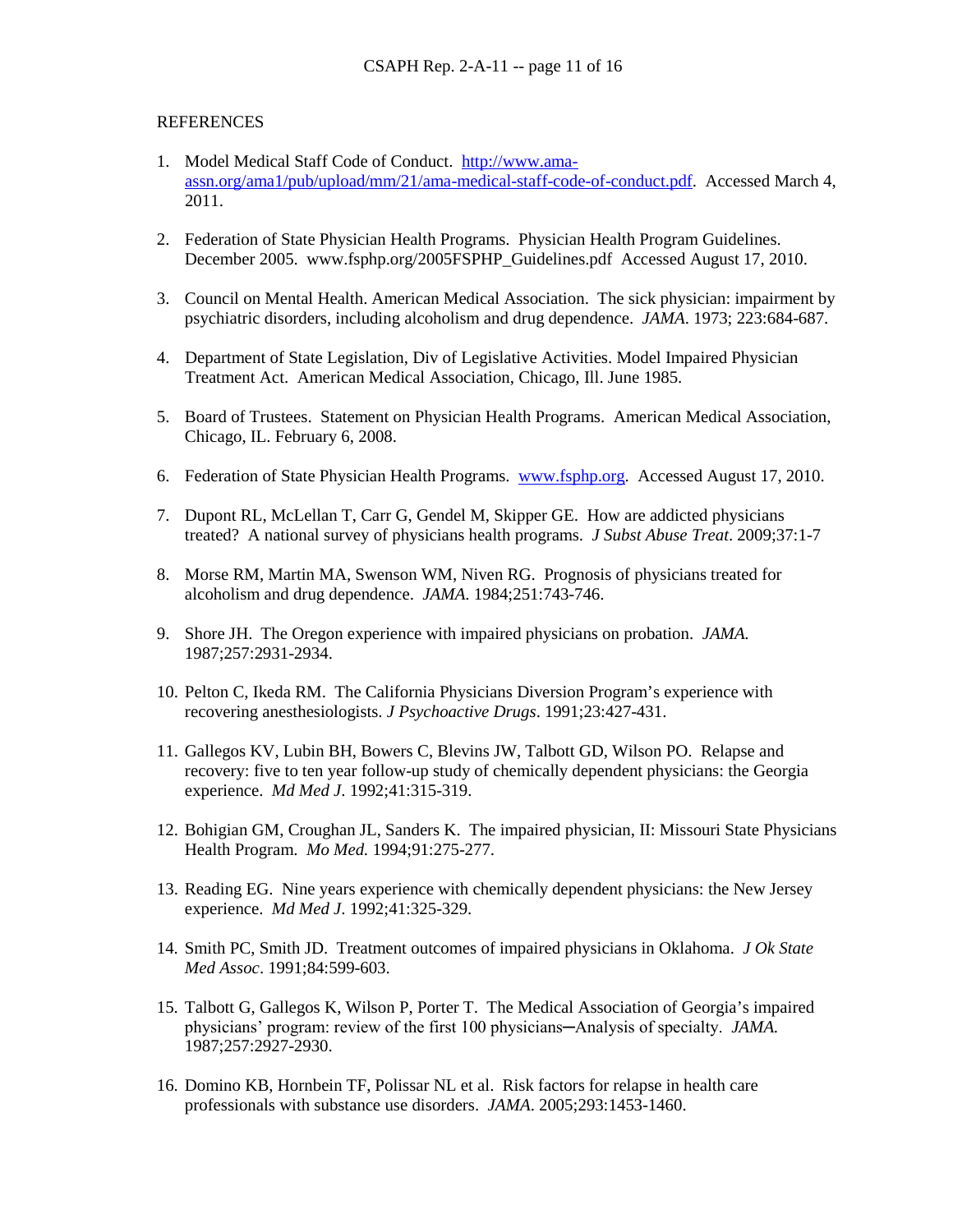- 17. Cohen PJ. *Drugs, Addiction, and the Law: Policy, Politics, and Public Health*. Durham, Carolina Academic Press, 2004.
- 18. Bohigian GM, Bondurant R, Croughan J. The impaired and disruptive physician: the Missouri Physicians' health program—an update (1995-2002). *J Addict Dis*. 2005;24(1):13-23.
- 19. DuPont RL, McLellan AT, White WL, et al. Setting the standard for recovery: Physicians Health Programs. *J Subst Abuse Treat*. 2009;36:159-171.
- 20. Merlo LJ, Greene WM. Physician views regarding substance use-related participation in a state physician health program. *Am J Addict*. 2010;19:529-533
- 21. Milling, T. J. Drug and alcohol use in emergency medicine residency: An impaired resident's perspective. *Ann Emerg Med*. 2005;46:148-151.
- 22. O'Leary, P. Three views on resident wellness. *Resident's Journal Interview-CORF*. November 2008; Vol 3,11:1-2.
- 23. Albuquerque J, Deshauer D, Gergusson D, Doucete S, MacWilliam C, Kaufmann IM. Recurrence rates in Ontario physicians monitored for major depression and bipolar disorder. *Can J Psychiatry*. 2009;54:777-782.

24. 42 CFR, part 2

#### ACKNOWLEDGEMENT

The initial draft of this report was authored by the Federation of State Physician Health Programs Taskforce on the Model Physician Health Act

Luis Sanchez, MD Warren Pendergast, MD Doris Gunderson, MD Mick Oreskovich, MD Jonathan Doherty, Executive Director, FSPHP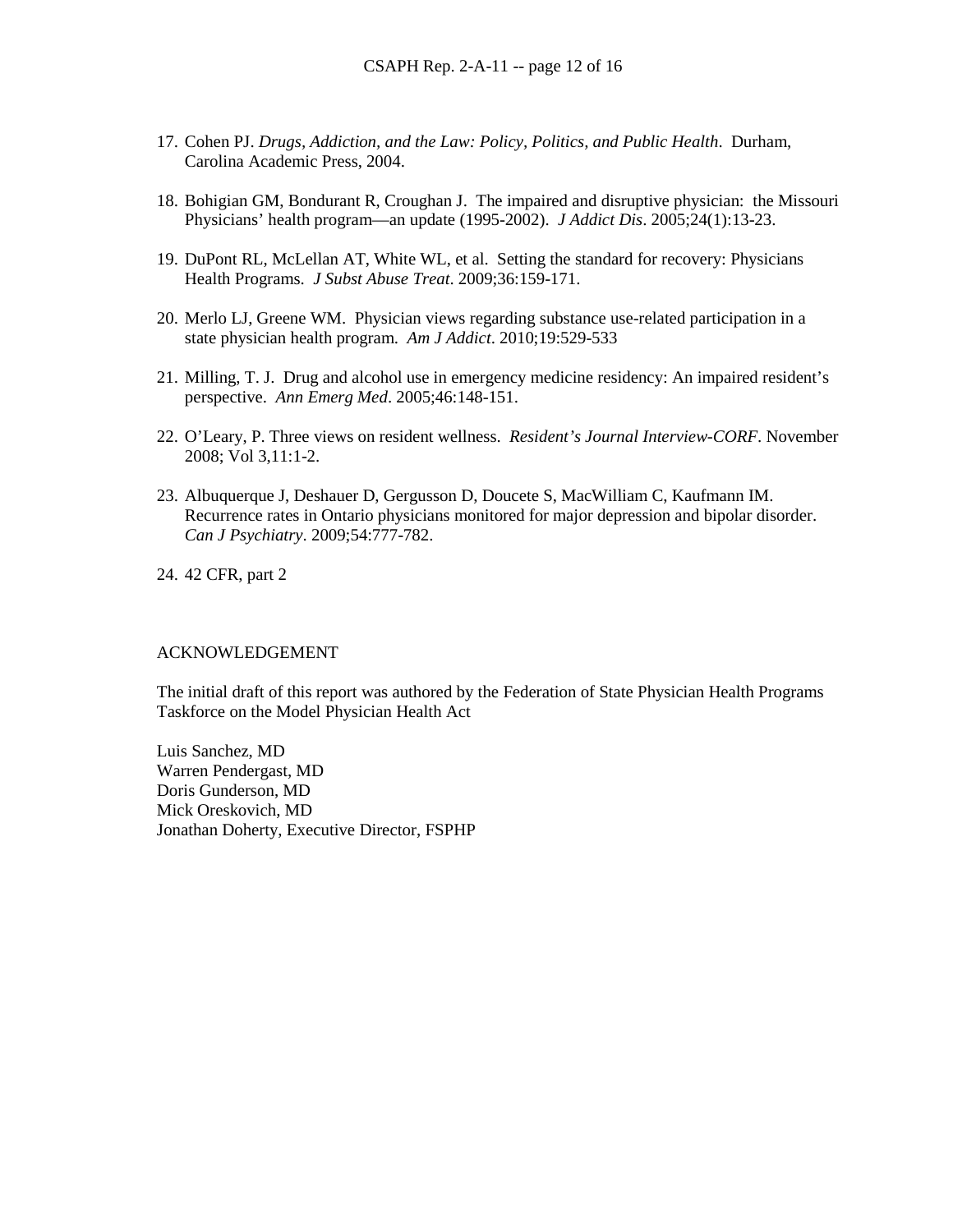## APPENDIX I

#### *AMA Policies on Physician Health*

## **H-275.964 Impaired Physicians Practice Act**

Our AMA encourages state medical societies that do not have effectively functioning impaired physicians programs to improve their programs and to urge their states to adopt the AMA 1985 Model Impaired Physician Treatment Act, as necessary. (Sub. Res. 7, A-89; Reaffirmed: BOT Action in response to referred for decision Res. 215, I-97; Reaffirmed: BOT Rep. 17, I-99; Reaffirmed: Sunset Report, A-00).

## **D-275.974 Depression and Physician Licensure**

Our AMA will (1) recommend that physicians who have major depression and seek treatment not have their medical licenses and credentials routinely challenged but instead have decisions about their licensure and credentialing and recredentialing be based on professional performance; and (2) make this resolution known to the various state medical licensing boards and to hospitals and health plans involved in physician credentialing and recredentialing. (Res. 319, A-05).

#### **H-275.998 Physician Competence**

Our AMA urges: (1) The members of the profession of medicine to discover and rehabilitate if possible, or to exclude if necessary, the physicians whose practices are incompetent. (2) All physicians to fulfill their responsibility to the public and to their profession by reporting to the appropriate authority those physicians who, by being impaired, need help, or whose practices are incompetent. (3) The appropriate committees or boards of the medical staffs of hospitals which have the responsibility to do so, to restrict or remove the privileges of physicians whose practices are known to be incompetent, or whose capabilities are impaired, and to restore such physicians to limited or full privileges as appropriate when corrective or rehabilitative measures have been successful. (4) State governments to provide to their state medical licensing boards resources adequate to the proper discharge of their responsibilities and duties in the recognition and maintenance of competent practitioners of medicine. (5) State medical licensing boards to discipline physicians whose practices have been found to be incompetent. (6) State medical licensing boards to report all disciplinary actions promptly to the Federation of State Medical Boards and to the AMA Physician Masterfile. (Failure to do so simply allows the incompetent or impaired physician to migrate to another state, even after disciplinary action has been taken against him, and to continue to practice in a different jurisdiction but with the same hazards to the public.) (CME Rep. G, A-79; Reaffirmed: CLRPD Rep. B, I-89; Reaffirmed: Sunset Report, A-00; Reaffirmation I-03).

## **H-295.979 Substance Abuse**

The AMA (1) reaffirms its position which recognizes the importance of preventing and treating psychiatric illness, alcoholism and substance abuse in medical students, residents and fellows; (2) urges medical schools to include substance abuse prevention programs in their curriculum; and (3) urges medical schools, hospitals with graduate medical education programs, and state and county medical societies to initiate active liaison with local impaired physician committees in order to more effectively diagnose and treat medical student and resident substance abuse. (Res. 106, I-85; Reaffirmed by CLRPD Rep. 2, I-95; Reaffirmed: CME Rep. 10, I-98; Reaffirmed: BOT Rep. 17, I-99; Reaffirmed: CME Rep. 11, A-07).

## **H-275.952 Reporting Impaired, Incompetent or Unethical Colleagues**

Physicians have an ethical obligation to report impaired, incompetent, and unethical colleagues. Physicians should be familiar with the reporting requirements of their own state and comply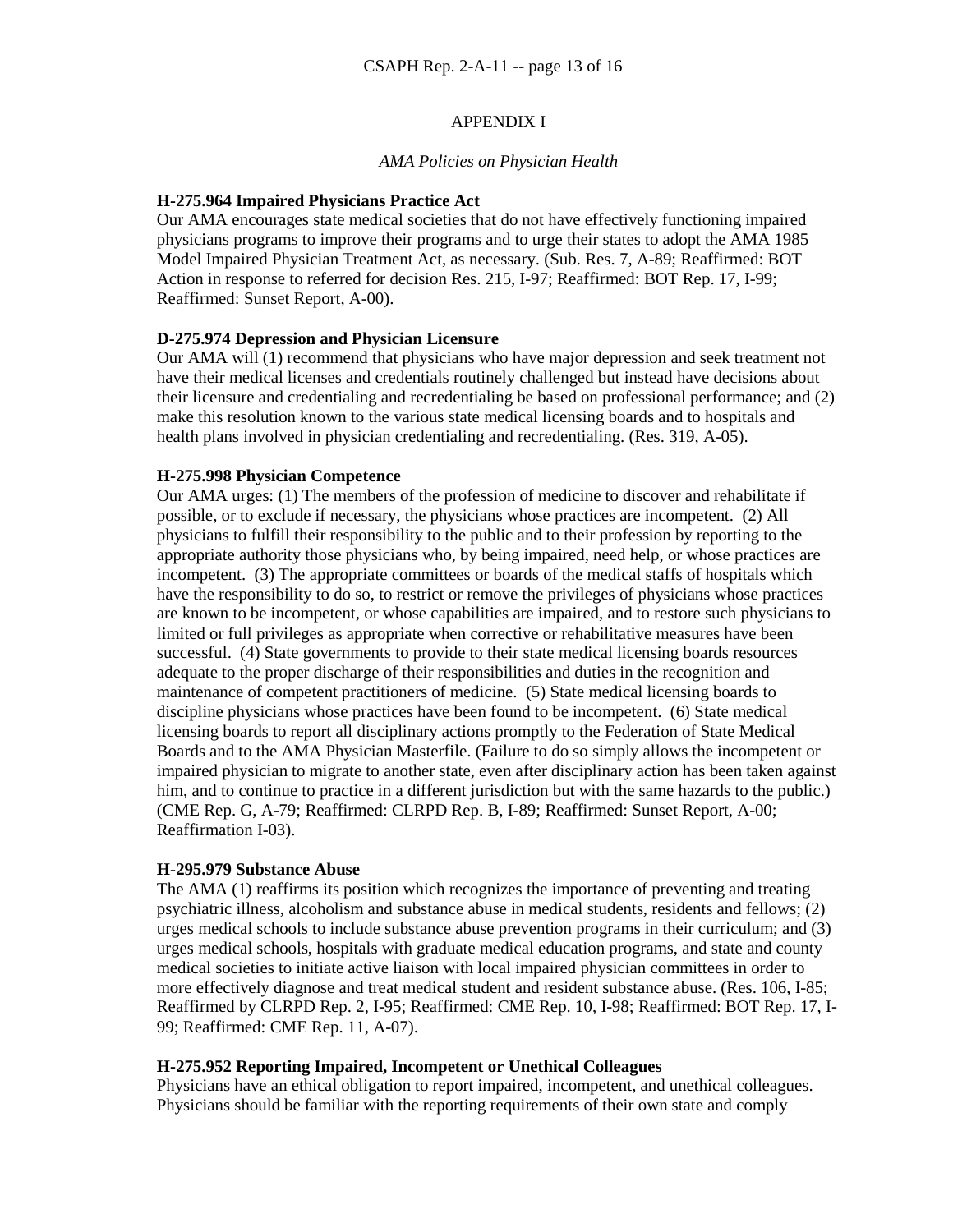accordingly. (1) Physicians should work to assure that state laws provide immunity to those who report impaired, incompetent, or unethical colleagues. (2) Principles of due process must be observed in the conduct of all disciplinary matters involving physician participants at all levels. However, the confidentiality of the reporting physician should be maintained to the greatest extent possible within the constraints of due process, in order to minimize potential professional recriminations. (3) The medical profession as a whole must correct the misperception that physicians are not adequately protecting the public from incompetent, impaired or unethical physicians by better communicating its efforts and initiatives at maintaining high ethical standards and quality assurance. (CEJA Rep. A, I-91; Reaffirmed: BOT Rep. 17, I-99; Modified and Reaffirmed: CEJA Rep. 1, A-03; Reaffirmation I-03)

#### **E-9.0305 Physician Health and Wellness**

To preserve the quality of their performance, physicians have a responsibility to maintain their health and wellness, construed broadly as preventing or treating acute or chronic diseases, including mental illness, disabilities, and occupational stress. When health or wellness is compromised, so may the safety and effectiveness of the medical care provided. When failing physical or mental health reaches the point of interfering with a physician's ability to engage safely in professional activities, the physician is said to be impaired. In addition to maintaining healthy lifestyle habits, every physician should have a personal physician whose objectivity is not compromised. Physicians whose health or wellness is compromised should take measures to mitigate the problem, seek appropriate help as necessary, and engage in an honest self-assessment of their ability to continue practicing. Those physicians caring for colleagues should not disclose without the physician-patient's consent any aspects of their medical care, except as required by law, by ethical and professional obligation (Opinion E-9.031), or when essential to protect patients from harm. Under such circumstances, only the minimum amount of information required by law or to preserve patient safety should be disclosed. The medical profession has an obligation to ensure that its members are able to provide safe and effective care. This obligation is discharged by: - promoting health and wellness among physicians; - supporting peers in identifying physicians in need of help; - intervening promptly when the health or wellness of a colleague appears to have become compromised, including the offer of encouragement, coverage or referral to a physician health program; - establishing physician health programs that provide a supportive environment to maintain and restore health and wellness; - establishing mechanisms to assure that impaired physicians promptly cease practice; - assisting recovered colleagues when they resume patient care; - reporting impaired physicians who continue to practice, despite reasonable offers of assistance, to appropriate bodies as required by law and/or ethical obligations. This may entail reporting to the licensing authority. (I, II) Issued June 2004 based on the report "Physician Health and Wellness," adopted December 2003.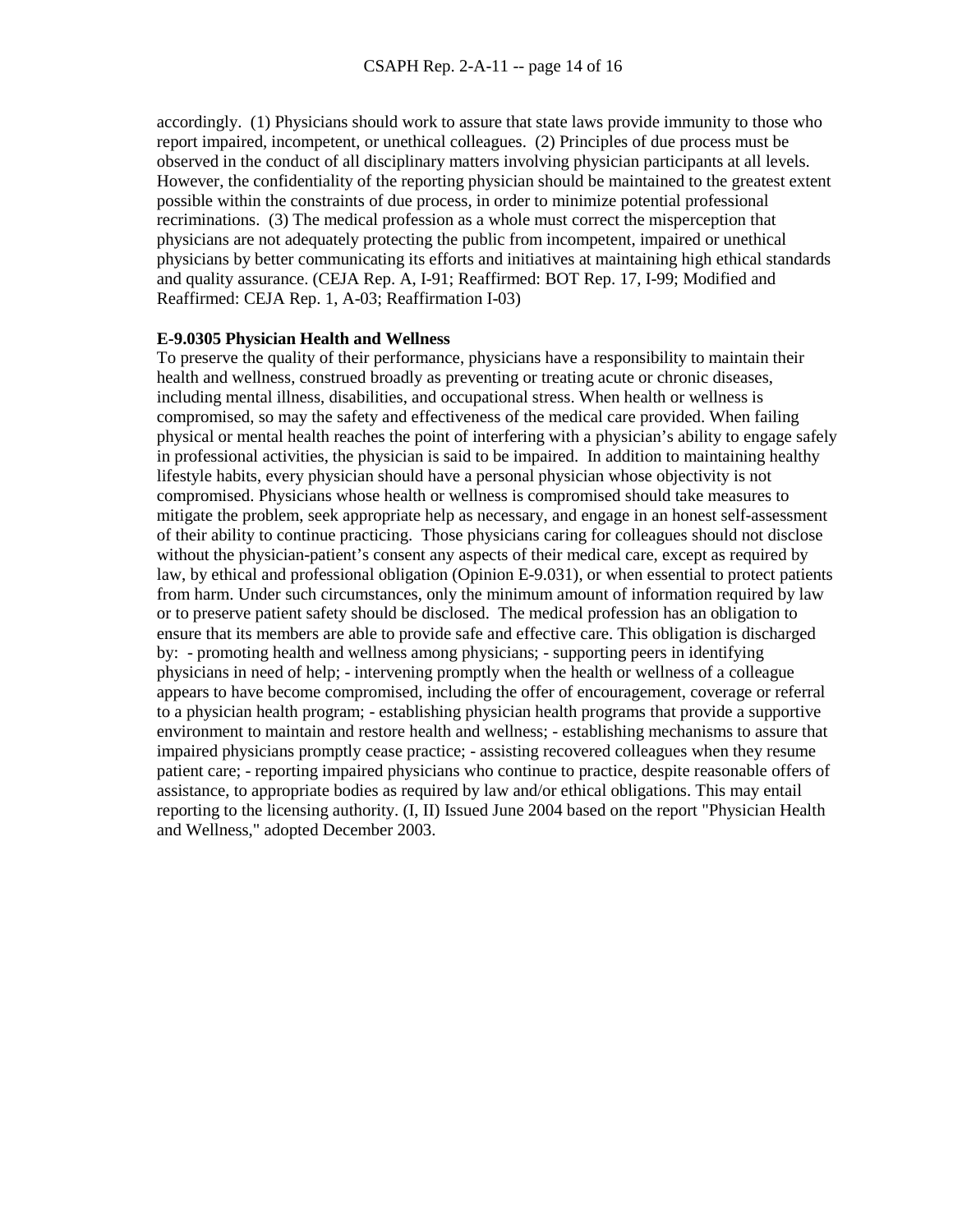#### APPENDIX II Relevant Definitions or Concepts

**Board of Medical Examiners.** Historical term largely supplanted by "Medical Board" or "Licensing Board." Medical Boards are composed of physician and public representatives, usually appointed by state government, to validate health professionals' credentials to determine whether or not health professionals meet criteria to practice medicine in a particular state. Medical Boards also have the authority to suspend, place on probation or revoke medical licensure in the interest of protecting the public.

**Cooperative Agreement**. This refers to a Memorandum of Understanding (MOU) or other contractual agreement between a PHP, Licensing Board, and/or Medical Society regarding the responsibilities and procedures of operation the PHP maintains.

**Confidentiality.** PHPs strive to be transparent with respect to their processes while preserving the privacy and confidentiality of physician participants, recognizing that confidentiality clauses are likely to encourage voluntary referrals and participation. Exceptions to confidentiality are dictated by the reporting requirements established in individual states.

**Data Collection.** PHPs routinely gather and share aggregate data concerning best treatment practices, physician health trends, available treatment programs and providers specializing in the treatment of health care professionals and other information useful in promoting excellence in the PHP field.

**Disruptive behavior.** Any behavior that disrupts the safe and effective delivery of healthcare by a medical team. A physician's problematic behavior often reflects significant emotional distress, reactions to negative environmental factors or both.

**Diversion.** This is somewhat outdated language which describes the process of "diverting" an ill physician from a disciplinary arena to a treatment and monitoring program. Most state programs use the language of referral from a board or other source to describe this process.

**Intervention.** The process of identifying illness in and developing a treatment plan for a practicing physician, resident physician and in some cases medical student. The PHP can be involved at any level of an intervention to ensure timely assessment and treatment.

**Immunity.** Many states provide PHPs protection from subpoena and liability for acts performed in good faith. This is also known as statutory peer review protection.

**Impairment.** A severe stage of illness that renders a physician unable to practice medicine with reasonable skill and safety to the public. Impairment can result from addiction, mental illness and/or physical illness. Impairment is a dynamic rather than static phenomenon.

**Impaired Physician Program.** Historical language used to describe what is currently known as Physician Health Program (PHP). A PHP provides health evaluations, referrals for treatment and monitoring of the efficacy of treatment for physicians who have medical and psychiatric conditions that have the potential to interfere with the safe practice of medicine. Primary and secondary intervention models are employed to prevent physician impairment.

**Mandatory Reporting.** Each state PHP is obligated to report certain information to state licensure boards in order to protect the public. For example, if a physician is impaired by illness and unwilling to cease practicing, a PHP would notify their state licensure board of this potentially endangering situation.

**Medical Practice Act.** Laws regulating and controlling the practice of medicine to ensure that patients are properly protected from unauthorized, unqualified and improper practices.